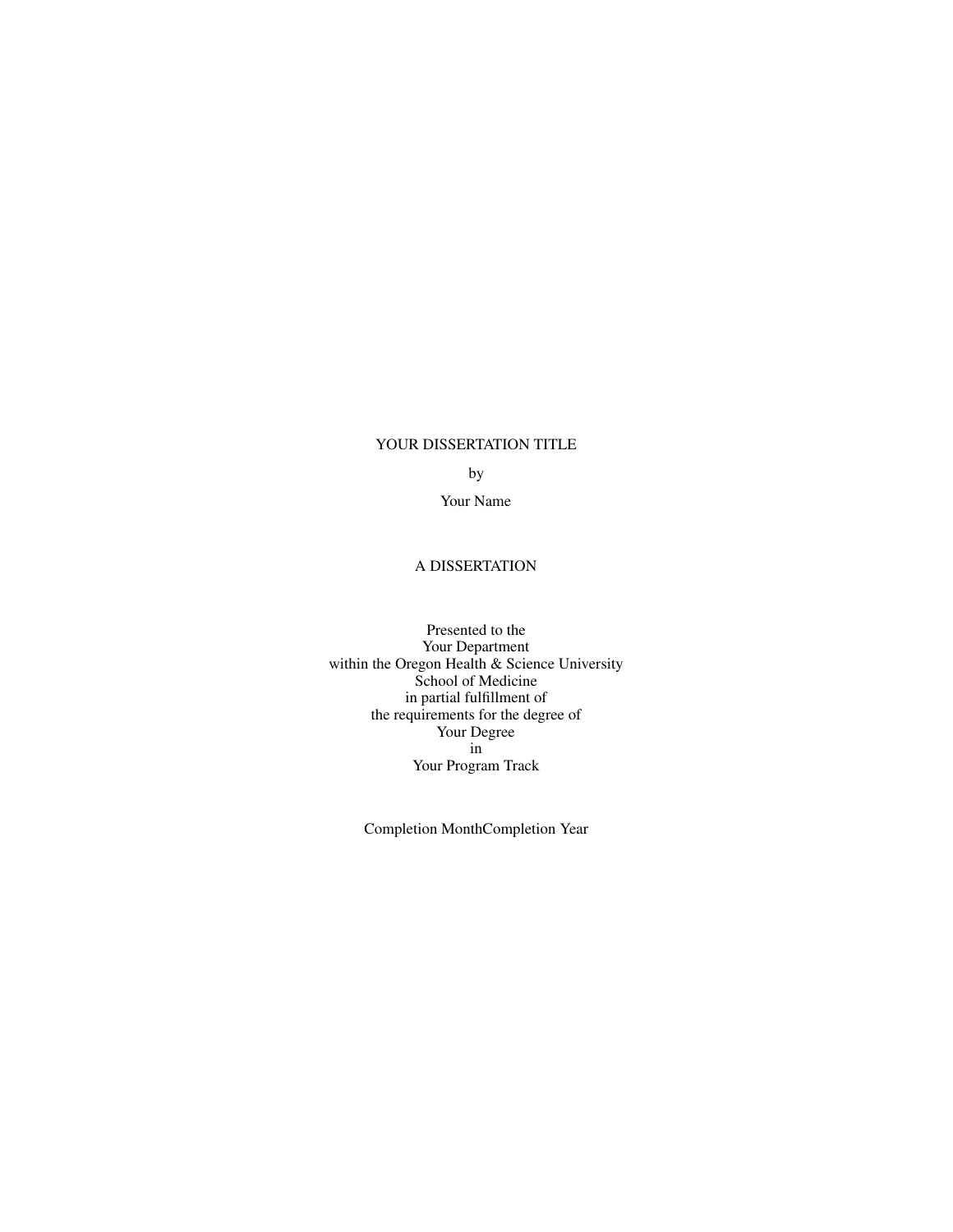© COPYRIGHT COMPLETION YEARBY YOUR NAME

ALL RIGHTS RESERVED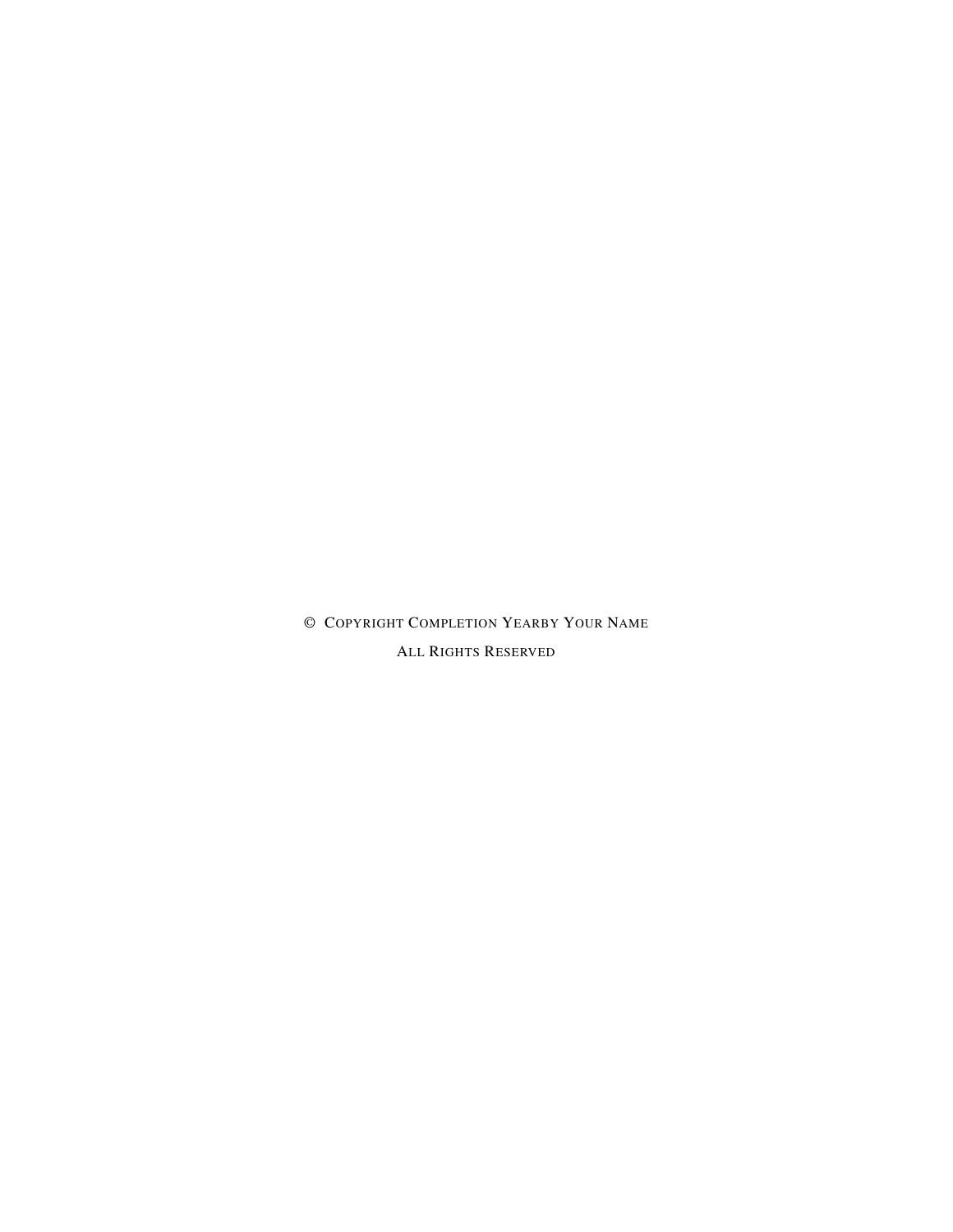Your Program Track School of Medicine Oregon Health & Science University

# CERTIFICATE OF APPROVAL

This is to certify that the PhD dissertation of Your Name has been approved.

> Name of Your Advisor Advisor

Name of Your Committee Chair Chair

Name of Committee Member 3 Committee Member

Name of Committee Member 4 Committee Member

Name of Committee Member 5 Committee Member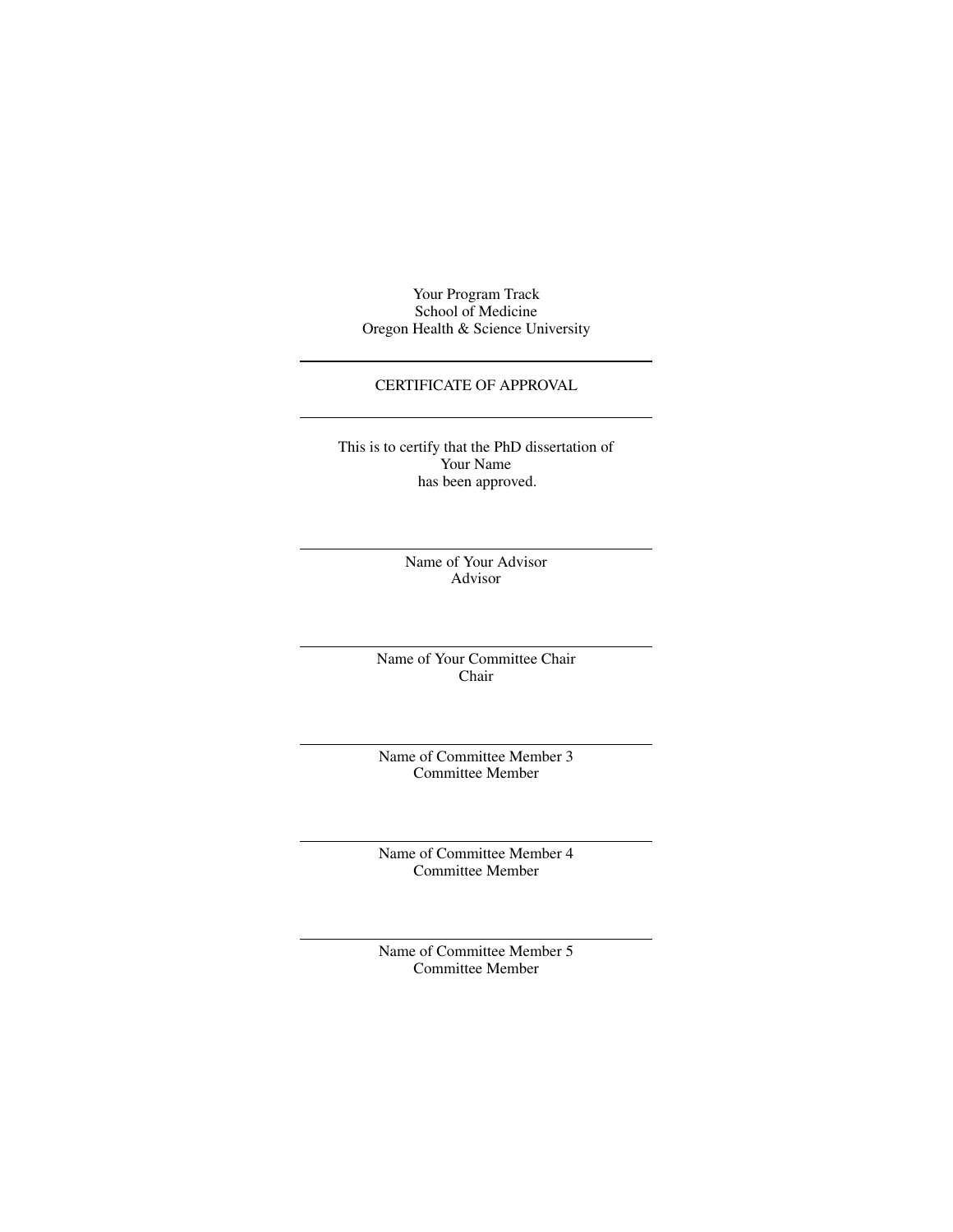# TABLE OF CONTENTS

| <b>List of Tables</b><br>vi<br><b>List of Abbreviations</b><br>vii<br>Introduction<br>viii<br>1<br>Some subsection (b) contains the contract of the contract of the contract of the contract of the contract of the contract of the contract of the contract of the contract of the contract of the contract of the contract of t<br>viii<br>1.1<br><b>Background</b><br>2<br>X<br>2.1<br>X<br>2.2<br>X<br>2.3<br>X<br>2.4<br>X<br>Aim 1 Title<br>3<br>xii<br>xii<br>3.1<br>3.2<br>xii<br>3.3<br>xii<br>3.3.1<br>xii<br>3.3.2<br>xii<br>Results of Aim 1<br>3.4<br>xii<br>3.5<br>Discussion of Aim 1<br>xii<br>3.6<br>xii<br>Aim 2 Title<br>4<br>xiii<br>4.1<br>xiii<br>4.2<br>xiii<br>4.3<br><b>X111</b><br>4.3.1<br>4.3.2<br>xiii<br>4.4<br>xiii<br>Discussion of Aim 2 $\dots \dots \dots \dots \dots \dots \dots \dots \dots \dots \dots \dots \dots \dots \dots \dots \dots \dots \dots$<br>4.5<br>xiii<br>4.6<br>xiii<br>Aim 3 Title<br>5<br>xiv<br>5.1<br>xiv<br>5.2<br>xiv<br>5.3<br>xiv<br>5.3.1<br>xiv<br>5.3.2<br>xiv |  | <b>List of Figures</b> | $\mathbf{v}$ |
|----------------------------------------------------------------------------------------------------------------------------------------------------------------------------------------------------------------------------------------------------------------------------------------------------------------------------------------------------------------------------------------------------------------------------------------------------------------------------------------------------------------------------------------------------------------------------------------------------------------------------------------------------------------------------------------------------------------------------------------------------------------------------------------------------------------------------------------------------------------------------------------------------------------------------------------------------------------------------------------------------------------------------------|--|------------------------|--------------|
|                                                                                                                                                                                                                                                                                                                                                                                                                                                                                                                                                                                                                                                                                                                                                                                                                                                                                                                                                                                                                                  |  |                        |              |
|                                                                                                                                                                                                                                                                                                                                                                                                                                                                                                                                                                                                                                                                                                                                                                                                                                                                                                                                                                                                                                  |  |                        |              |
|                                                                                                                                                                                                                                                                                                                                                                                                                                                                                                                                                                                                                                                                                                                                                                                                                                                                                                                                                                                                                                  |  |                        |              |
|                                                                                                                                                                                                                                                                                                                                                                                                                                                                                                                                                                                                                                                                                                                                                                                                                                                                                                                                                                                                                                  |  |                        |              |
|                                                                                                                                                                                                                                                                                                                                                                                                                                                                                                                                                                                                                                                                                                                                                                                                                                                                                                                                                                                                                                  |  |                        |              |
|                                                                                                                                                                                                                                                                                                                                                                                                                                                                                                                                                                                                                                                                                                                                                                                                                                                                                                                                                                                                                                  |  |                        |              |
|                                                                                                                                                                                                                                                                                                                                                                                                                                                                                                                                                                                                                                                                                                                                                                                                                                                                                                                                                                                                                                  |  |                        |              |
|                                                                                                                                                                                                                                                                                                                                                                                                                                                                                                                                                                                                                                                                                                                                                                                                                                                                                                                                                                                                                                  |  |                        |              |
|                                                                                                                                                                                                                                                                                                                                                                                                                                                                                                                                                                                                                                                                                                                                                                                                                                                                                                                                                                                                                                  |  |                        |              |
|                                                                                                                                                                                                                                                                                                                                                                                                                                                                                                                                                                                                                                                                                                                                                                                                                                                                                                                                                                                                                                  |  |                        |              |
|                                                                                                                                                                                                                                                                                                                                                                                                                                                                                                                                                                                                                                                                                                                                                                                                                                                                                                                                                                                                                                  |  |                        |              |
|                                                                                                                                                                                                                                                                                                                                                                                                                                                                                                                                                                                                                                                                                                                                                                                                                                                                                                                                                                                                                                  |  |                        |              |
|                                                                                                                                                                                                                                                                                                                                                                                                                                                                                                                                                                                                                                                                                                                                                                                                                                                                                                                                                                                                                                  |  |                        |              |
|                                                                                                                                                                                                                                                                                                                                                                                                                                                                                                                                                                                                                                                                                                                                                                                                                                                                                                                                                                                                                                  |  |                        |              |
|                                                                                                                                                                                                                                                                                                                                                                                                                                                                                                                                                                                                                                                                                                                                                                                                                                                                                                                                                                                                                                  |  |                        |              |
|                                                                                                                                                                                                                                                                                                                                                                                                                                                                                                                                                                                                                                                                                                                                                                                                                                                                                                                                                                                                                                  |  |                        |              |
|                                                                                                                                                                                                                                                                                                                                                                                                                                                                                                                                                                                                                                                                                                                                                                                                                                                                                                                                                                                                                                  |  |                        |              |
|                                                                                                                                                                                                                                                                                                                                                                                                                                                                                                                                                                                                                                                                                                                                                                                                                                                                                                                                                                                                                                  |  |                        |              |
|                                                                                                                                                                                                                                                                                                                                                                                                                                                                                                                                                                                                                                                                                                                                                                                                                                                                                                                                                                                                                                  |  |                        |              |
|                                                                                                                                                                                                                                                                                                                                                                                                                                                                                                                                                                                                                                                                                                                                                                                                                                                                                                                                                                                                                                  |  |                        |              |
|                                                                                                                                                                                                                                                                                                                                                                                                                                                                                                                                                                                                                                                                                                                                                                                                                                                                                                                                                                                                                                  |  |                        |              |
|                                                                                                                                                                                                                                                                                                                                                                                                                                                                                                                                                                                                                                                                                                                                                                                                                                                                                                                                                                                                                                  |  |                        |              |
|                                                                                                                                                                                                                                                                                                                                                                                                                                                                                                                                                                                                                                                                                                                                                                                                                                                                                                                                                                                                                                  |  |                        |              |
|                                                                                                                                                                                                                                                                                                                                                                                                                                                                                                                                                                                                                                                                                                                                                                                                                                                                                                                                                                                                                                  |  |                        |              |
|                                                                                                                                                                                                                                                                                                                                                                                                                                                                                                                                                                                                                                                                                                                                                                                                                                                                                                                                                                                                                                  |  |                        |              |
|                                                                                                                                                                                                                                                                                                                                                                                                                                                                                                                                                                                                                                                                                                                                                                                                                                                                                                                                                                                                                                  |  |                        |              |
|                                                                                                                                                                                                                                                                                                                                                                                                                                                                                                                                                                                                                                                                                                                                                                                                                                                                                                                                                                                                                                  |  |                        |              |
|                                                                                                                                                                                                                                                                                                                                                                                                                                                                                                                                                                                                                                                                                                                                                                                                                                                                                                                                                                                                                                  |  |                        |              |
|                                                                                                                                                                                                                                                                                                                                                                                                                                                                                                                                                                                                                                                                                                                                                                                                                                                                                                                                                                                                                                  |  |                        |              |
|                                                                                                                                                                                                                                                                                                                                                                                                                                                                                                                                                                                                                                                                                                                                                                                                                                                                                                                                                                                                                                  |  |                        |              |
|                                                                                                                                                                                                                                                                                                                                                                                                                                                                                                                                                                                                                                                                                                                                                                                                                                                                                                                                                                                                                                  |  |                        |              |
|                                                                                                                                                                                                                                                                                                                                                                                                                                                                                                                                                                                                                                                                                                                                                                                                                                                                                                                                                                                                                                  |  |                        |              |
|                                                                                                                                                                                                                                                                                                                                                                                                                                                                                                                                                                                                                                                                                                                                                                                                                                                                                                                                                                                                                                  |  |                        |              |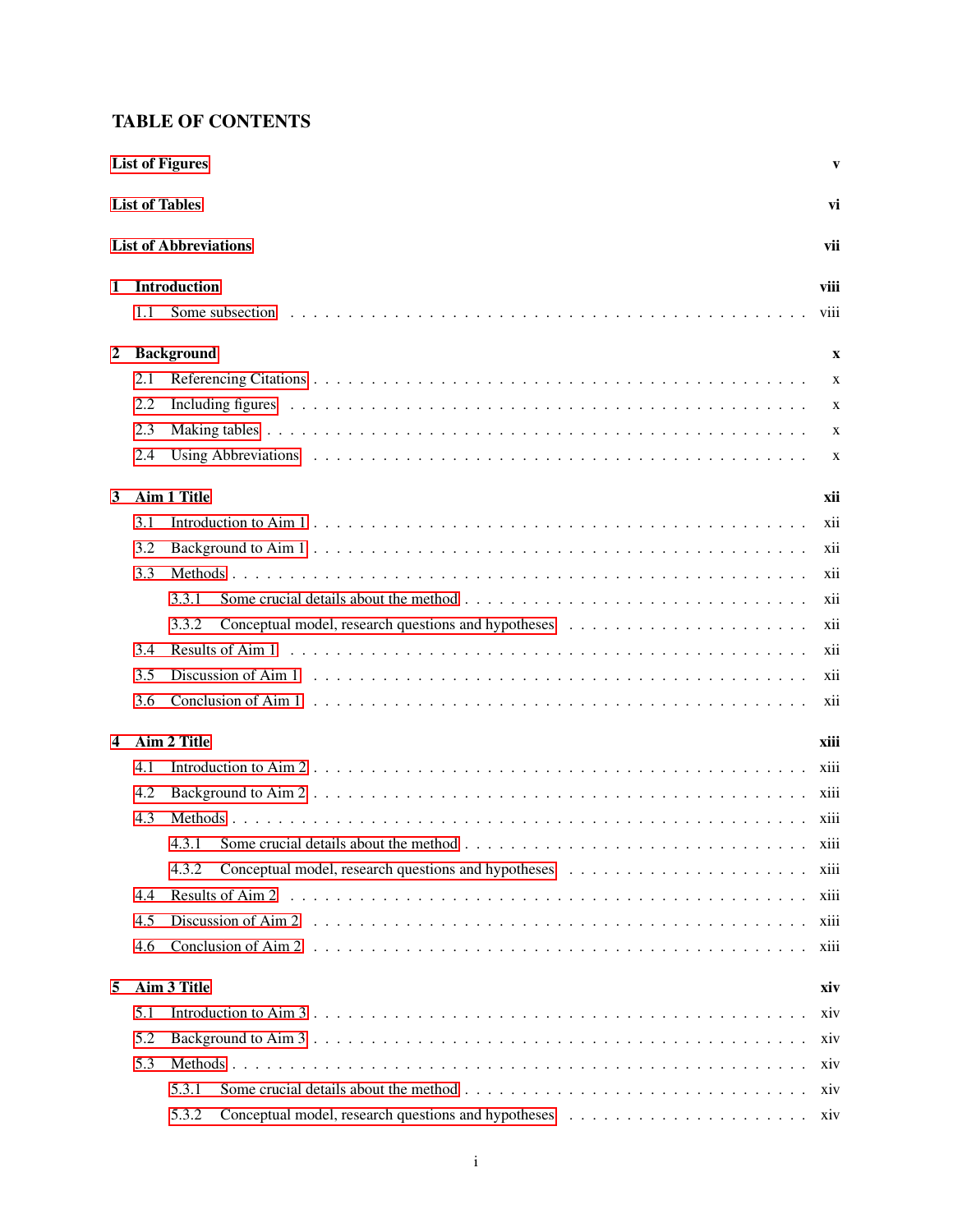| 9 | Appendix          |  |  |  |  |  |  |  |  |  | xviii |
|---|-------------------|--|--|--|--|--|--|--|--|--|-------|
| 8 | <b>References</b> |  |  |  |  |  |  |  |  |  | xvii  |
|   |                   |  |  |  |  |  |  |  |  |  |       |
|   | <b>Conclusion</b> |  |  |  |  |  |  |  |  |  | xvi   |
|   |                   |  |  |  |  |  |  |  |  |  |       |
|   | 6 Discussion      |  |  |  |  |  |  |  |  |  | XV    |
|   |                   |  |  |  |  |  |  |  |  |  |       |
|   | 5.5               |  |  |  |  |  |  |  |  |  |       |
|   |                   |  |  |  |  |  |  |  |  |  |       |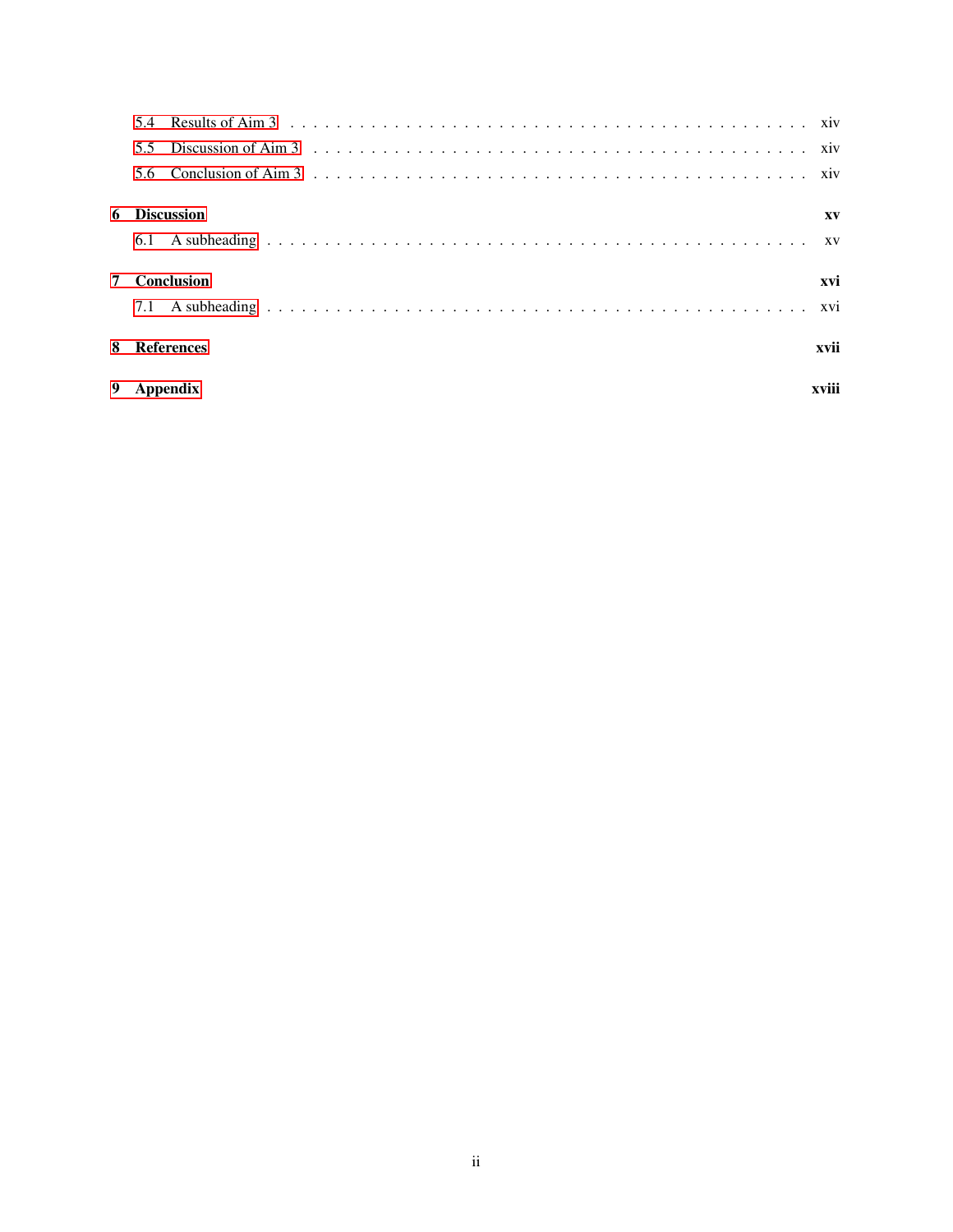# ABSTRACT

This section should briefly summarize the important elements of the thesis or dissertation. It should include a statement of the problem, a brief description of the work performed and a summary of the results and conclusions. It should not exceed 500 words.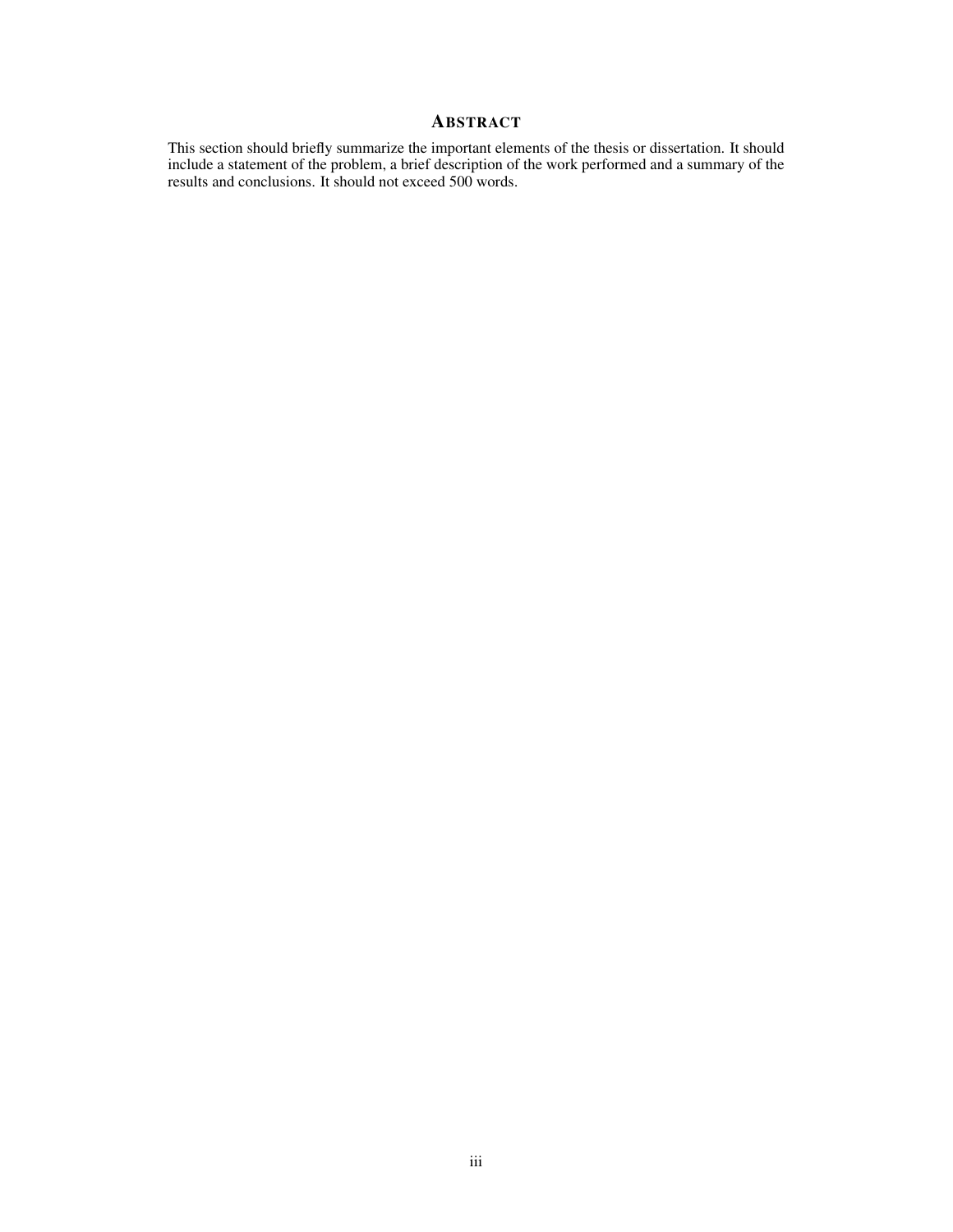# Dedication

Dedicate and/or acknowledge all those who have lent a hand along the way!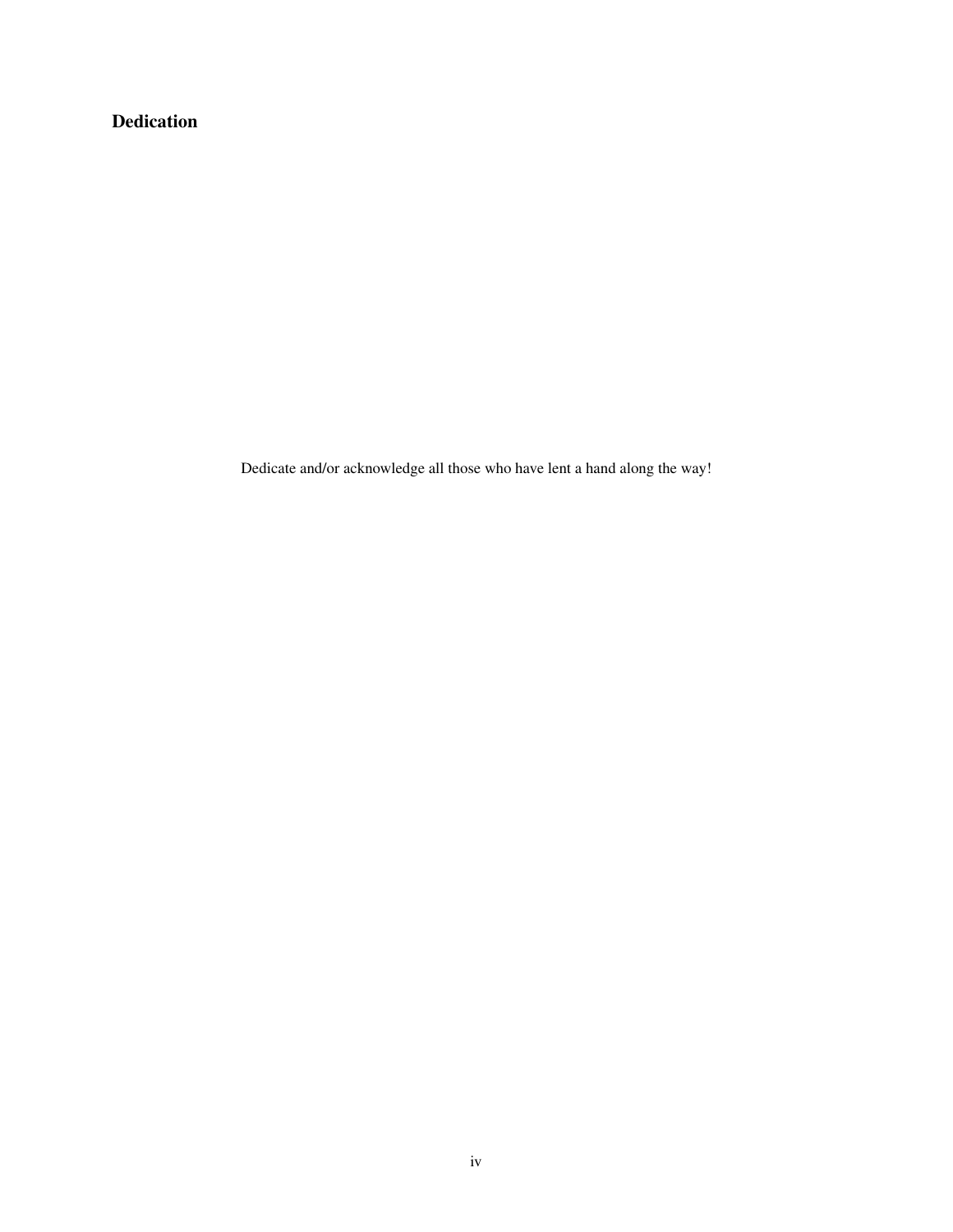# <span id="page-7-0"></span>List of Figures

| The best thesis defense is a good thesis offense. A conceptual illustration of the celebrated thesis |           |
|------------------------------------------------------------------------------------------------------|-----------|
|                                                                                                      | <b>X1</b> |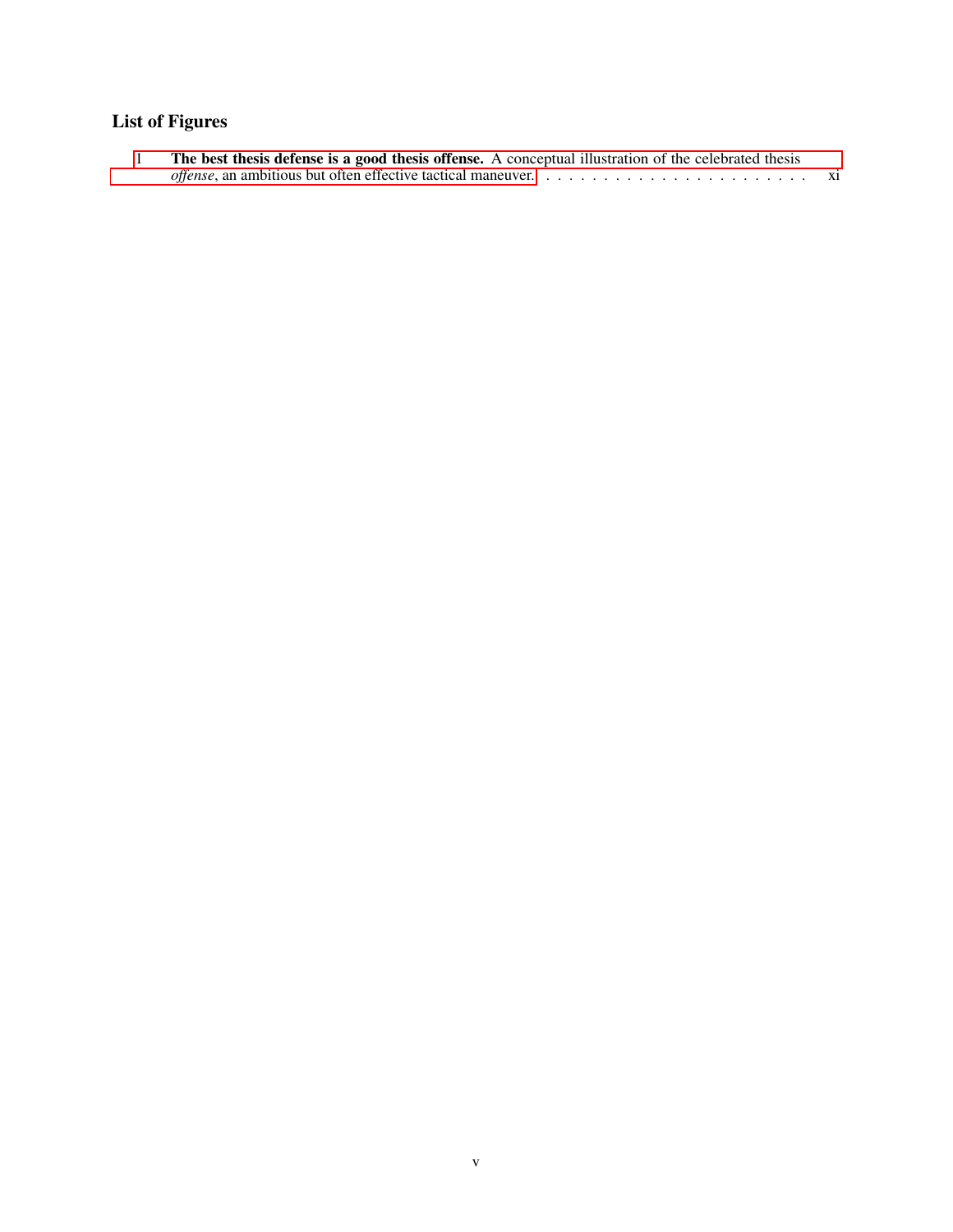# <span id="page-8-0"></span>List of Tables

| Your first table. |  |
|-------------------|--|
|-------------------|--|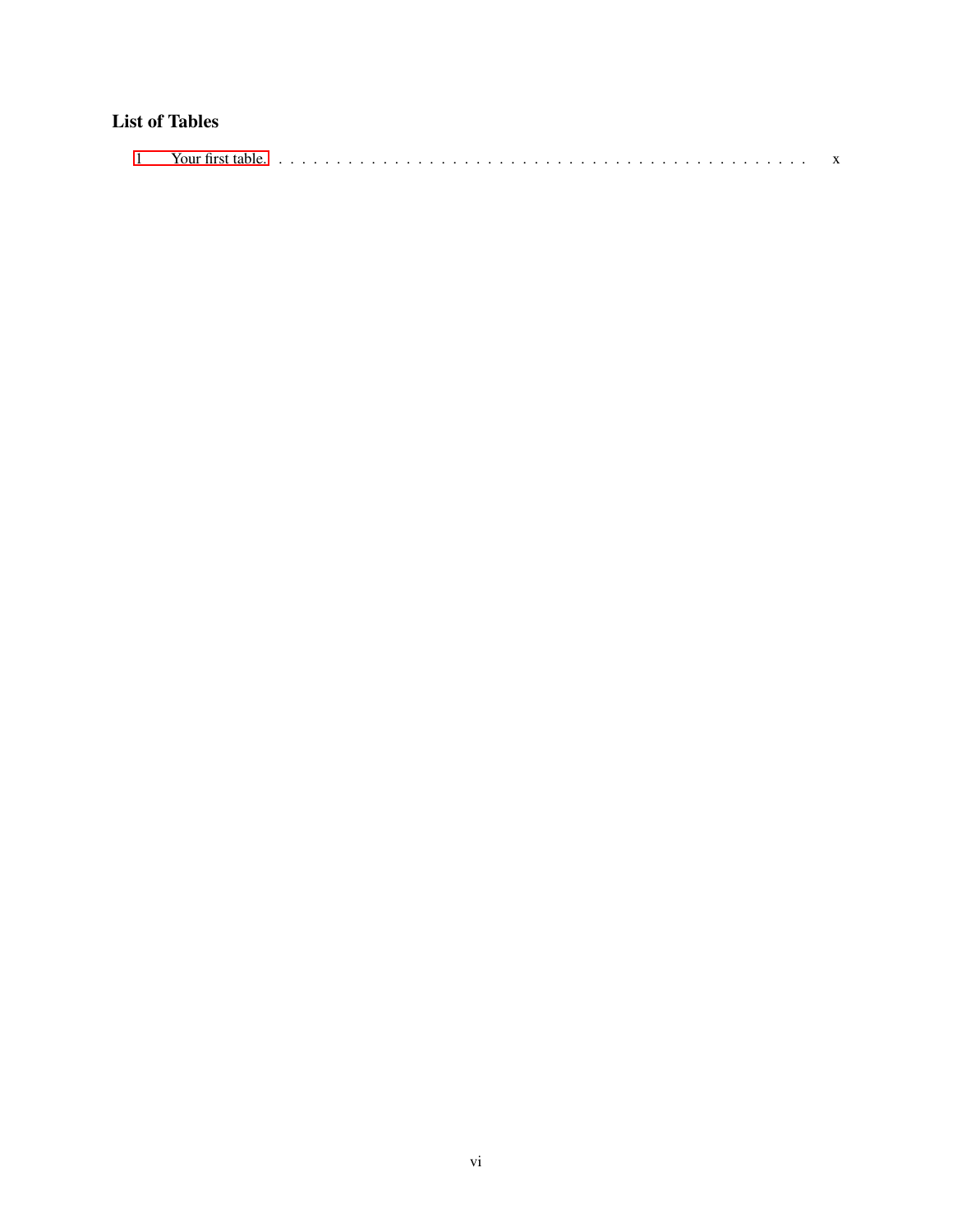# <span id="page-9-0"></span>List of Abbreviations

F

<span id="page-9-4"></span>FTQC Fault Tolerant Quantum Computer. [x](#page-12-6)

N

<span id="page-9-2"></span>NISQ Noisy Intermediate-Scale Quantum. [x](#page-12-6)

# Q

<span id="page-9-3"></span>QIP Quantum Information Processing. [x](#page-12-6)

<span id="page-9-1"></span>QML Quantum Machine Learning. [x](#page-12-6)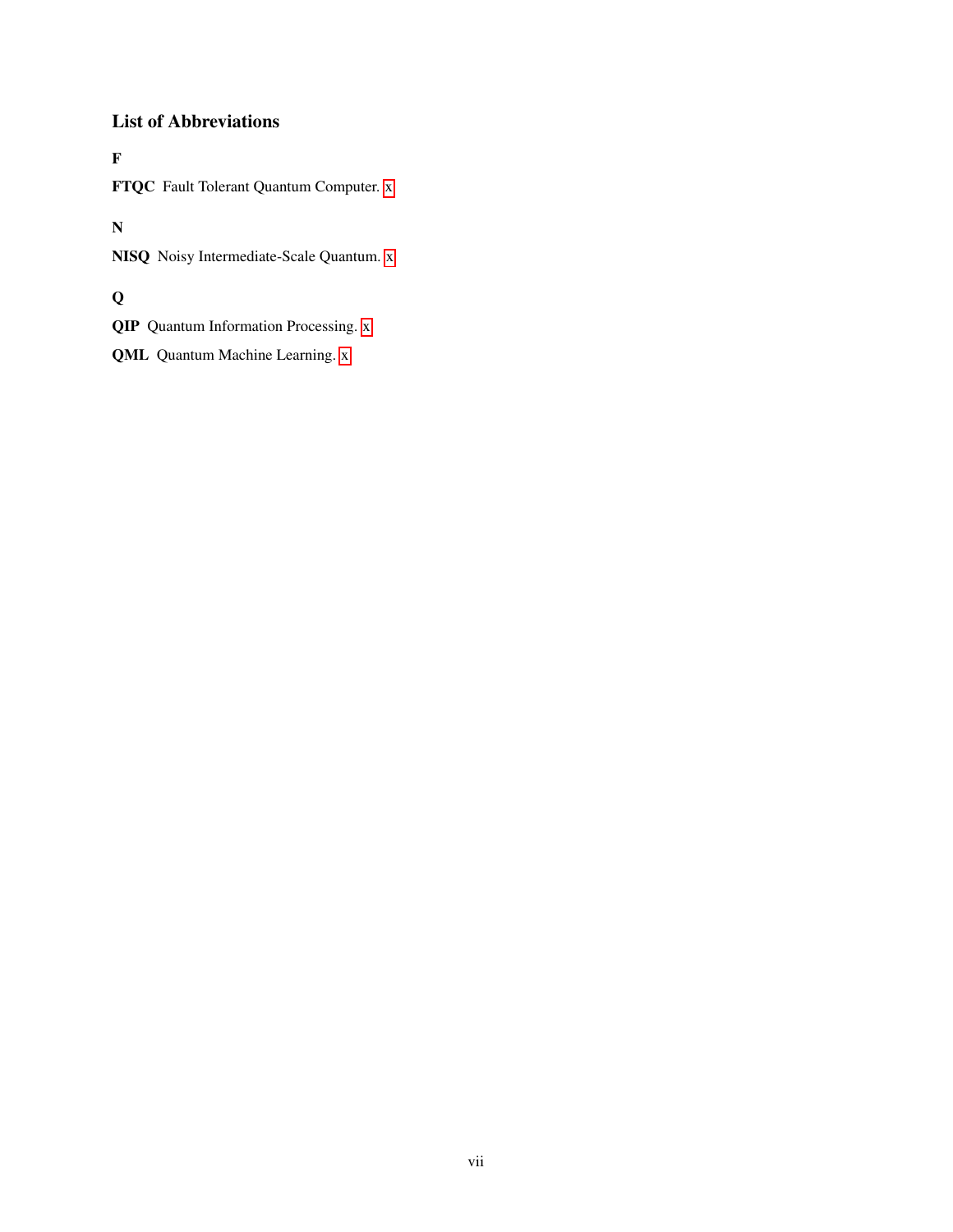# <span id="page-10-0"></span>1 Introduction

The purpose of the introduction is to elucidate the nature of the problem addressed by the thesis or dissertation research. The problem should be clearly presented, and its history discussed through a survey of the literature. The author should explain the rationale behind the scientific approach to the problem. This section typically opens with a high level introduction of the topic and closes with the statement of the project aims (e.g. 3 specific aims) and their associated hypotheses.

There maybe be several citations. To reference a citation, call the citation key. For example, [\[Cor21\]](#page-19-1). See the references.bib for help inferring how this works (the referenced citation key needs to match the citation key in references.bib *exactly*). Multiple citations can be stringed together by simply separating them with commas (see the comment below).

#### <span id="page-10-1"></span>1.1 Some subsection

Lorem ipsum dolor sit amet, consectetuer adipiscing elit. Ut purus elit, vestibulum ut, placerat ac, adipiscing vitae, felis. Curabitur dictum gravida mauris. Nam arcu libero, nonummy eget, consectetuer id, vulputate a, magna. Donec vehicula augue eu neque. Pellentesque habitant morbi tristique senectus et netus et malesuada fames ac turpis egestas. Mauris ut leo. Cras viverra metus rhoncus sem. Nulla et lectus vestibulum urna fringilla ultrices. Phasellus eu tellus sit amet tortor gravida placerat. Integer sapien est, iaculis in, pretium quis, viverra ac, nunc. Praesent eget sem vel leo ultrices bibendum. Aenean faucibus. Morbi dolor nulla, malesuada eu, pulvinar at, mollis ac, nulla. Curabitur auctor semper nulla. Donec varius orci eget risus. Duis nibh mi, congue eu, accumsan eleifend, sagittis quis, diam. Duis eget orci sit amet orci dignissim rutrum.

Nam dui ligula, fringilla a, euismod sodales, sollicitudin vel, wisi. Morbi auctor lorem non justo. Nam lacus libero, pretium at, lobortis vitae, ultricies et, tellus. Donec aliquet, tortor sed accumsan bibendum, erat ligula aliquet magna, vitae ornare odio metus a mi. Morbi ac orci et nisl hendrerit mollis. Suspendisse ut massa. Cras nec ante. Pellentesque a nulla. Cum sociis natoque penatibus et magnis dis parturient montes, nascetur ridiculus mus. Aliquam tincidunt urna. Nulla ullamcorper vestibulum turpis. Pellentesque cursus luctus mauris.

Nulla malesuada porttitor diam. Donec felis erat, congue non, volutpat at, tincidunt tristique, libero. Vivamus viverra fermentum felis. Donec nonummy pellentesque ante. Phasellus adipiscing semper elit. Proin fermentum massa ac quam. Sed diam turpis, molestie vitae, placerat a, molestie nec, leo. Maecenas lacinia. Nam ipsum ligula, eleifend at, accumsan nec, suscipit a, ipsum. Morbi blandit ligula feugiat magna. Nunc eleifend consequat lorem. Sed lacinia nulla vitae enim. Pellentesque tincidunt purus vel magna. Integer non enim. Praesent euismod nunc eu purus. Donec bibendum quam in tellus. Nullam cursus pulvinar lectus. Donec et mi. Nam vulputate metus eu enim. Vestibulum pellentesque felis eu massa.

Quisque ullamcorper placerat ipsum. Cras nibh. Morbi vel justo vitae lacus tincidunt ultrices. Lorem ipsum dolor sit amet, consectetuer adipiscing elit. In hac habitasse platea dictumst. Integer tempus convallis augue. Etiam facilisis. Nunc elementum fermentum wisi. Aenean placerat. Ut imperdiet, enim sed gravida sollicitudin, felis odio placerat quam, ac pulvinar elit purus eget enim. Nunc vitae tortor. Proin tempus nibh sit amet nisl. Vivamus quis tortor vitae risus porta vehicula.

Fusce mauris. Vestibulum luctus nibh at lectus. Sed bibendum, nulla a faucibus semper, leo velit ultricies tellus, ac venenatis arcu wisi vel nisl. Vestibulum diam. Aliquam pellentesque, augue quis sagittis posuere, turpis lacus congue quam, in hendrerit risus eros eget felis. Maecenas eget erat in sapien mattis porttitor. Vestibulum porttitor. Nulla facilisi. Sed a turpis eu lacus commodo facilisis. Morbi fringilla, wisi in dignissim interdum, justo lectus sagittis dui, et vehicula libero dui cursus dui. Mauris tempor ligula sed lacus. Duis cursus enim ut augue. Cras ac magna. Cras nulla. Nulla egestas. Curabitur a leo. Quisque egestas wisi eget nunc. Nam feugiat lacus vel est. Curabitur consectetuer.

Suspendisse vel felis. Ut lorem lorem, interdum eu, tincidunt sit amet, laoreet vitae, arcu. Aenean faucibus pede eu ante. Praesent enim elit, rutrum at, molestie non, nonummy vel, nisl. Ut lectus eros, malesuada sit amet, fermentum eu, sodales cursus, magna. Donec eu purus. Quisque vehicula, urna sed ultricies auctor, pede lorem egestas dui, et convallis elit erat sed nulla. Donec luctus. Curabitur et nunc. Aliquam dolor odio, commodo pretium, ultricies non, pharetra in, velit. Integer arcu est, nonummy in, fermentum faucibus, egestas vel, odio.

Sed commodo posuere pede. Mauris ut est. Ut quis purus. Sed ac odio. Sed vehicula hendrerit sem. Duis non odio. Morbi ut dui. Sed accumsan risus eget odio. In hac habitasse platea dictumst. Pellentesque non elit. Fusce sed justo eu urna porta tincidunt. Mauris felis odio, sollicitudin sed, volutpat a, ornare ac, erat. Morbi quis dolor. Donec pellentesque, erat ac sagittis semper, nunc dui lobortis purus, quis congue purus metus ultricies tellus. Proin et quam.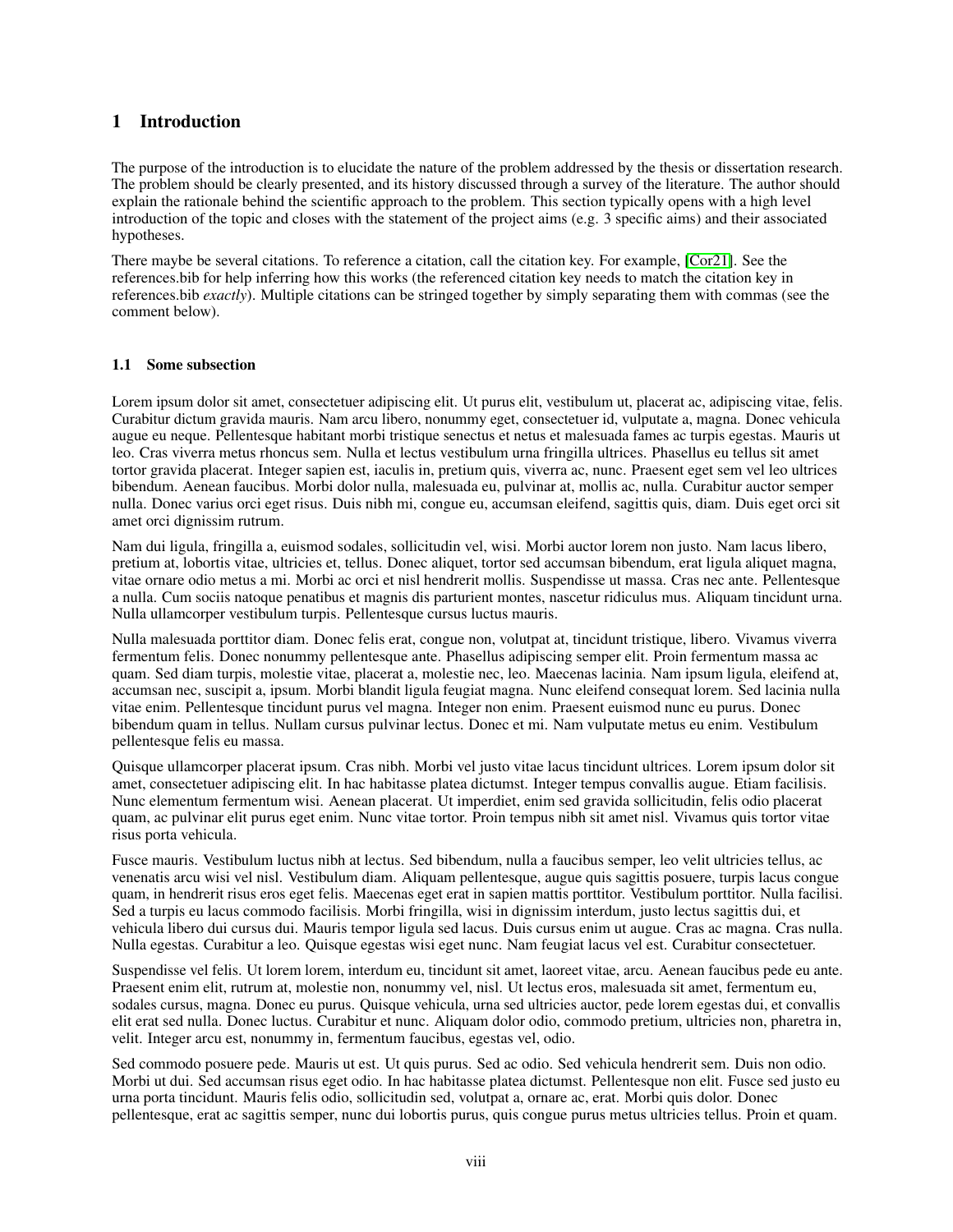Class aptent taciti sociosqu ad litora torquent per conubia nostra, per inceptos hymenaeos. Praesent sapien turpis, fermentum vel, eleifend faucibus, vehicula eu, lacus.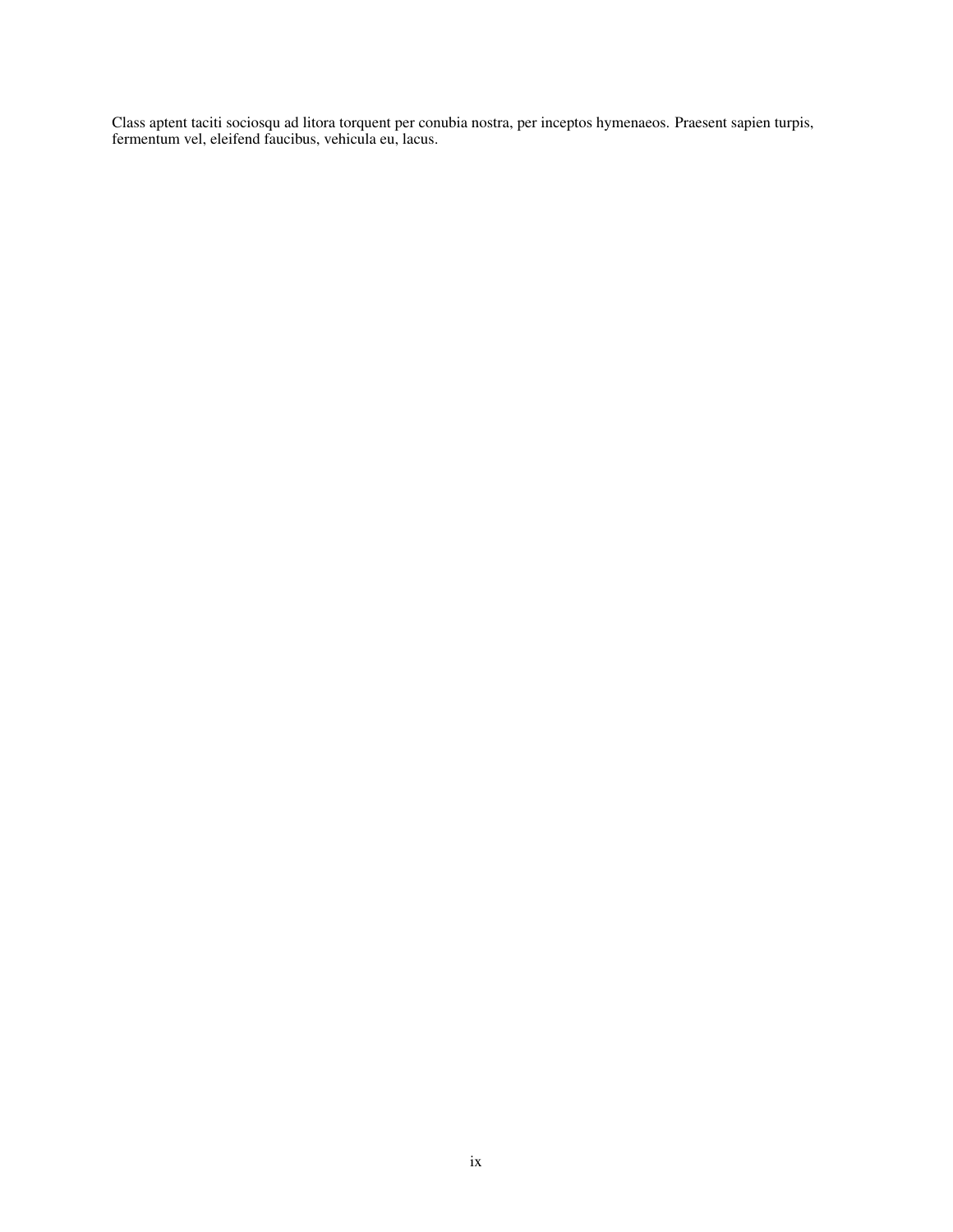# <span id="page-12-6"></span><span id="page-12-0"></span>2 Background

This section should include a comprehensive review of prior work across the stated aims. It also provides a summary of the gaps in the current literature and is will be substantially longer than a background section in a manuscript.

#### <span id="page-12-1"></span>2.1 Referencing Citations

Citations are straight forward and will be automatically sorted on rendering. Include your citations in the *references.bib* file. For examples, see this *[handy citation guide](https://libguides.nps.edu/citation/ieee-bibtex)*. Here's an example usage where I cite this project [\[Cor21\]](#page-19-1). Boom!

#### <span id="page-12-2"></span>2.2 Including figures

You might include a figure here...

...and reference it like so: Figure [1](#page-13-0).

#### <span id="page-12-3"></span>2.3 Making tables

<span id="page-12-5"></span>Or maybe you'll make a table...

| <b>Table 1:</b> Your first table. |                |         |  |  |  |  |  |  |  |
|-----------------------------------|----------------|---------|--|--|--|--|--|--|--|
| Value $1 \mid$                    | <b>Value 2</b> | Value 3 |  |  |  |  |  |  |  |
| $\alpha$                          |                |         |  |  |  |  |  |  |  |
|                                   | 1110.1         | я       |  |  |  |  |  |  |  |
| 2                                 | 10.1           |         |  |  |  |  |  |  |  |
| ว                                 | 23.113231      |         |  |  |  |  |  |  |  |

...an reference it too: Table [1](#page-12-5)

#### <span id="page-12-4"></span>2.4 Using Abbreviations

You may also use abbreviations like [Quantum Machine Learning](#page-9-1) [\(QML\)](#page-9-1) or [Noisy Intermediate-Scale Quantum](#page-9-2) [\(NISQ\)](#page-9-2) device. Make sure you define the abbreviations in the *glossary.tex* file. Further, you can use different commands. For the first usage in a section use \acrfull to show the full wording followed by the acronym in parentheses, as seen above. Use  $\bar{\ }$  acrlong to show just the full wording (e.g. [Quantum Information Processing](#page-9-3) – this can be good for instances where the acronym might lead to ambiguity) or  $\arctan$  for just the acroynm itself (e.g. [FTQC,](#page-9-4) which stands for the fault tolerant quantum computing paradigm!)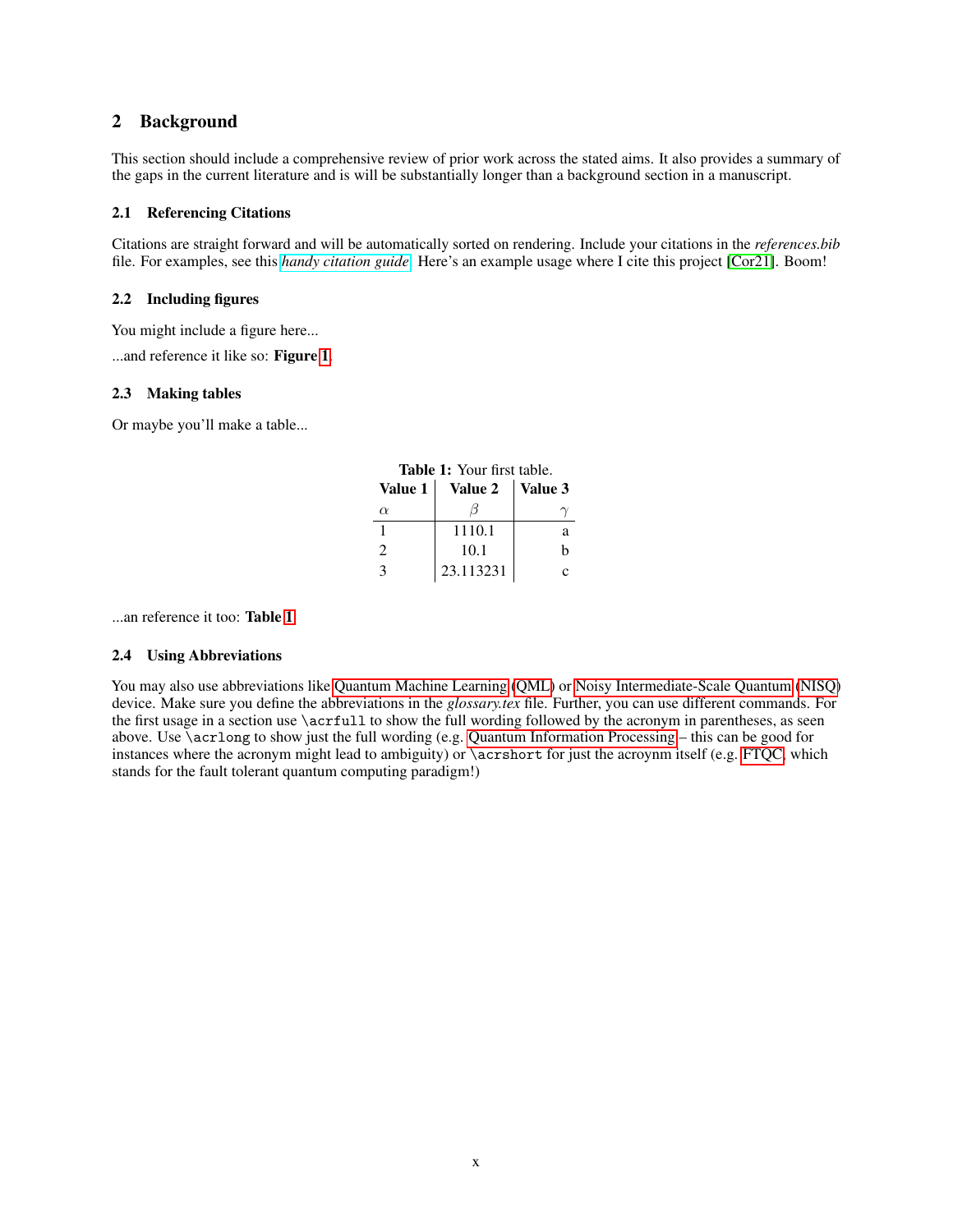<span id="page-13-0"></span>

Figure 1: The best thesis defense is a good thesis offense. A conceptual illustration of the celebrated thesis *offense*, an ambitious but often effective tactical maneuver.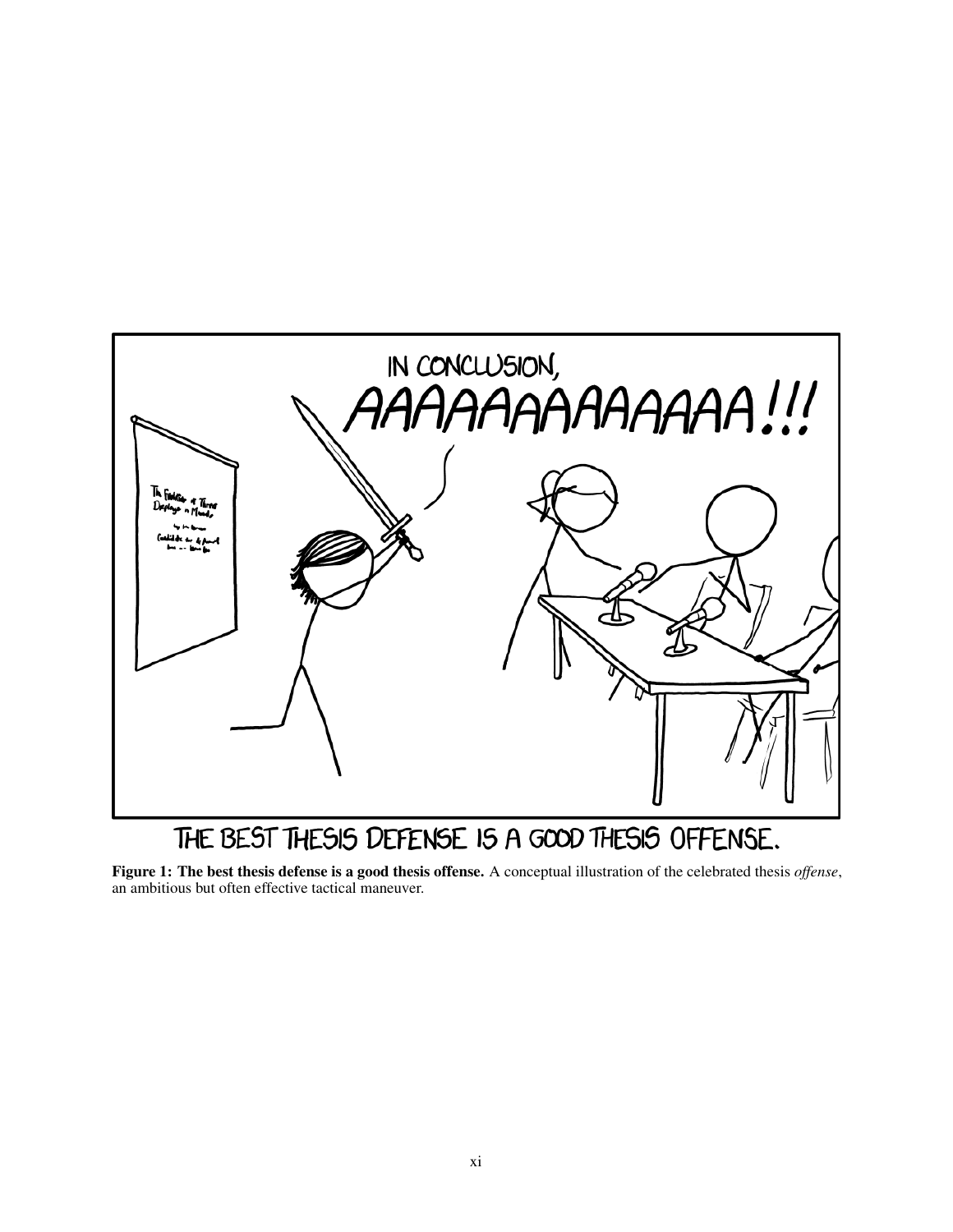# <span id="page-14-0"></span>3 Aim 1 Title

# <span id="page-14-1"></span>3.1 Introduction to Aim 1

An introduction to Aim 1.

# <span id="page-14-2"></span>3.2 Background to Aim 1

This section will include the most relevant literature addressing this aim.

# <span id="page-14-3"></span>3.3 Methods

Maybe you'll discuss some methods.

# <span id="page-14-4"></span>3.3.1 Some crucial details about the method

It'll probably have a sub(sub)heading.

# <span id="page-14-5"></span>3.3.2 Conceptual model, research questions and hypotheses

Blah blah blah.

# <span id="page-14-6"></span>3.4 Results of Aim 1

Blah blah blah.

# <span id="page-14-7"></span>3.5 Discussion of Aim 1

Blah blah blah.

## <span id="page-14-8"></span>3.6 Conclusion of Aim 1

Blah blah blah.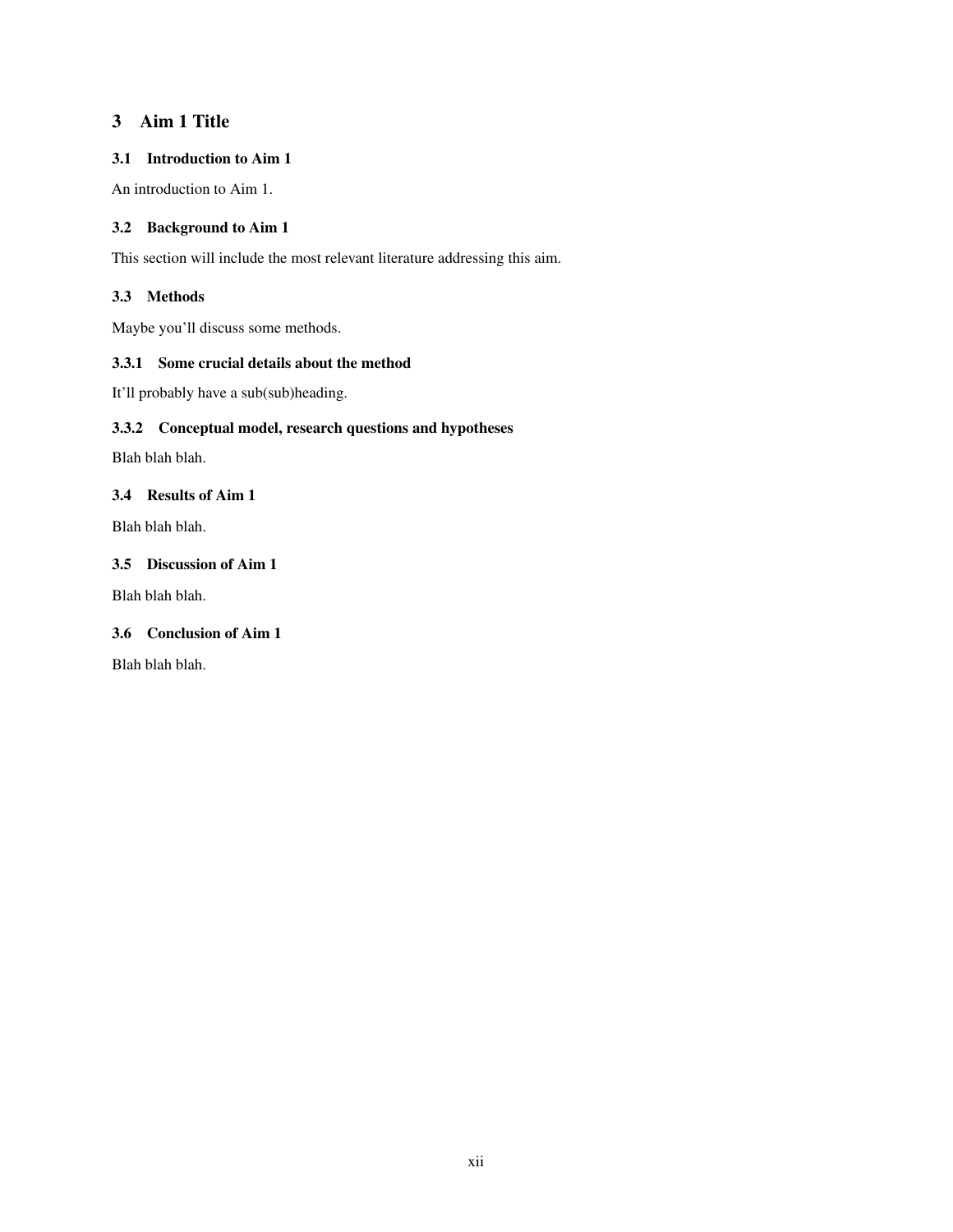# <span id="page-15-0"></span>4 Aim 2 Title

## <span id="page-15-1"></span>4.1 Introduction to Aim 2

An introduction to Aim 2.

## <span id="page-15-2"></span>4.2 Background to Aim 2

This section will include the most relevant literature addressing this aim.

# <span id="page-15-3"></span>4.3 Methods

Maybe you'll discuss some methods.

# <span id="page-15-4"></span>4.3.1 Some crucial details about the method

It'll probably have a sub(sub)heading.

# <span id="page-15-5"></span>4.3.2 Conceptual model, research questions and hypotheses

Blah blah blah.

# <span id="page-15-6"></span>4.4 Results of Aim 2

Blah blah blah.

# <span id="page-15-7"></span>4.5 Discussion of Aim 2

Blah blah blah.

# <span id="page-15-8"></span>4.6 Conclusion of Aim 2

Blah blah blah.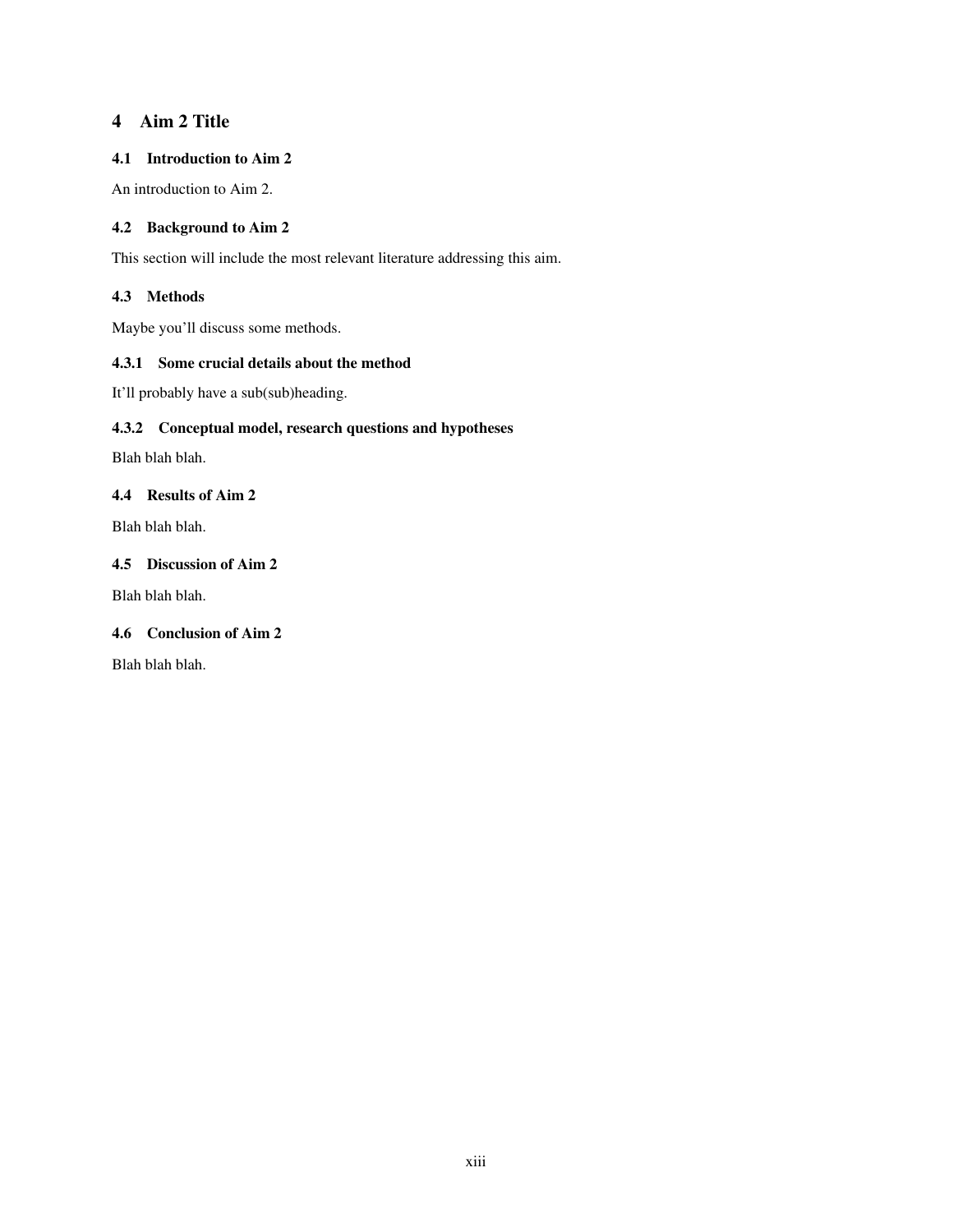# <span id="page-16-0"></span>5 Aim 3 Title

## <span id="page-16-1"></span>5.1 Introduction to Aim 3

An introduction to Aim 3.

## <span id="page-16-2"></span>5.2 Background to Aim 3

This section will include the most relevant literature addressing this aim.

## <span id="page-16-3"></span>5.3 Methods

Maybe you'll discuss some methods.

## <span id="page-16-4"></span>5.3.1 Some crucial details about the method

It'll probably have a sub(sub)heading.

# <span id="page-16-5"></span>5.3.2 Conceptual model, research questions and hypotheses

Blah blah blah.

## <span id="page-16-6"></span>5.4 Results of Aim 3

Blah blah blah.

# <span id="page-16-7"></span>5.5 Discussion of Aim 3

Blah blah blah.

# <span id="page-16-8"></span>5.6 Conclusion of Aim 3

Blah blah blah.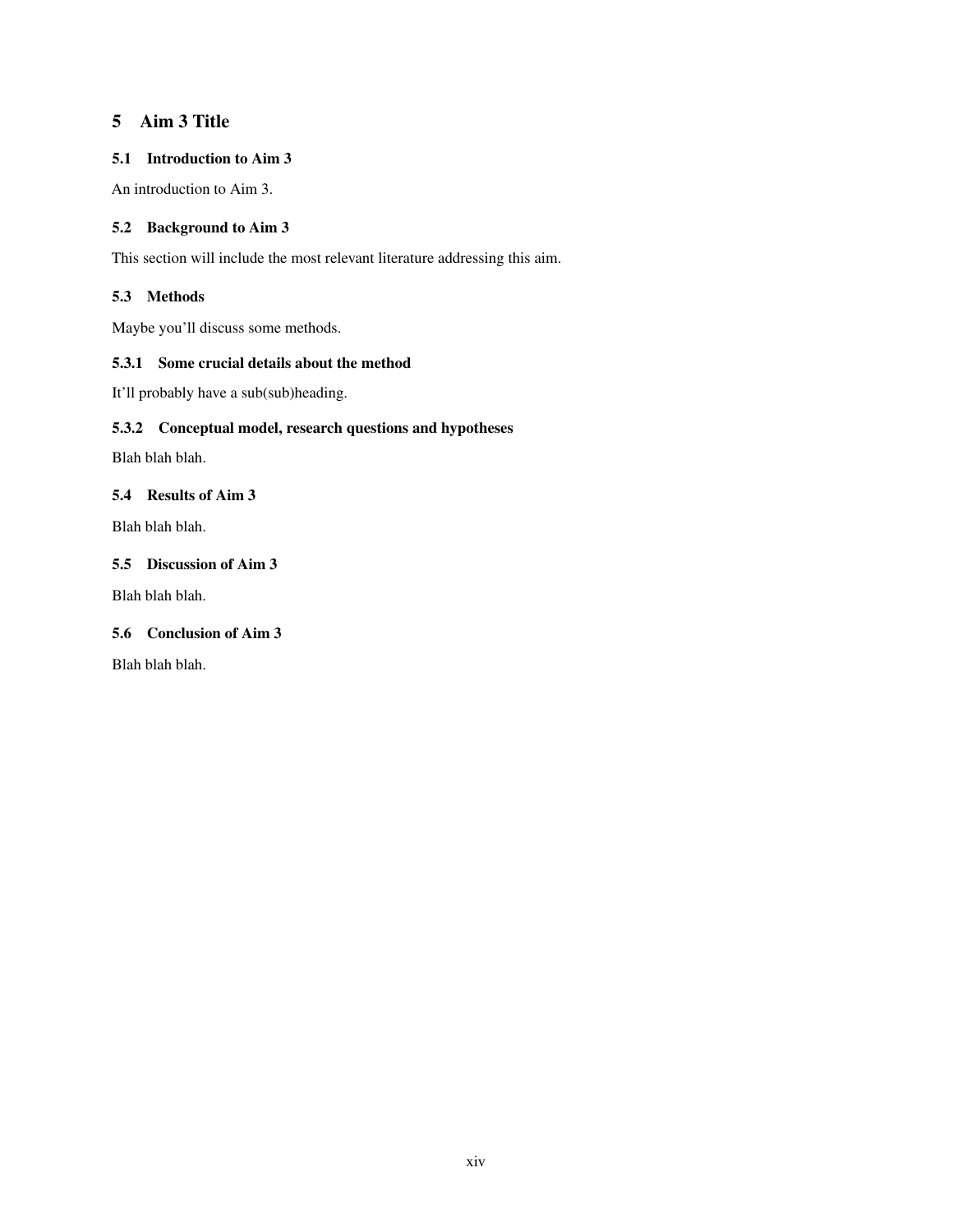# <span id="page-17-0"></span>6 Discussion

Some detailed discussion.

# <span id="page-17-1"></span>6.1 A subheading

Blah blah blah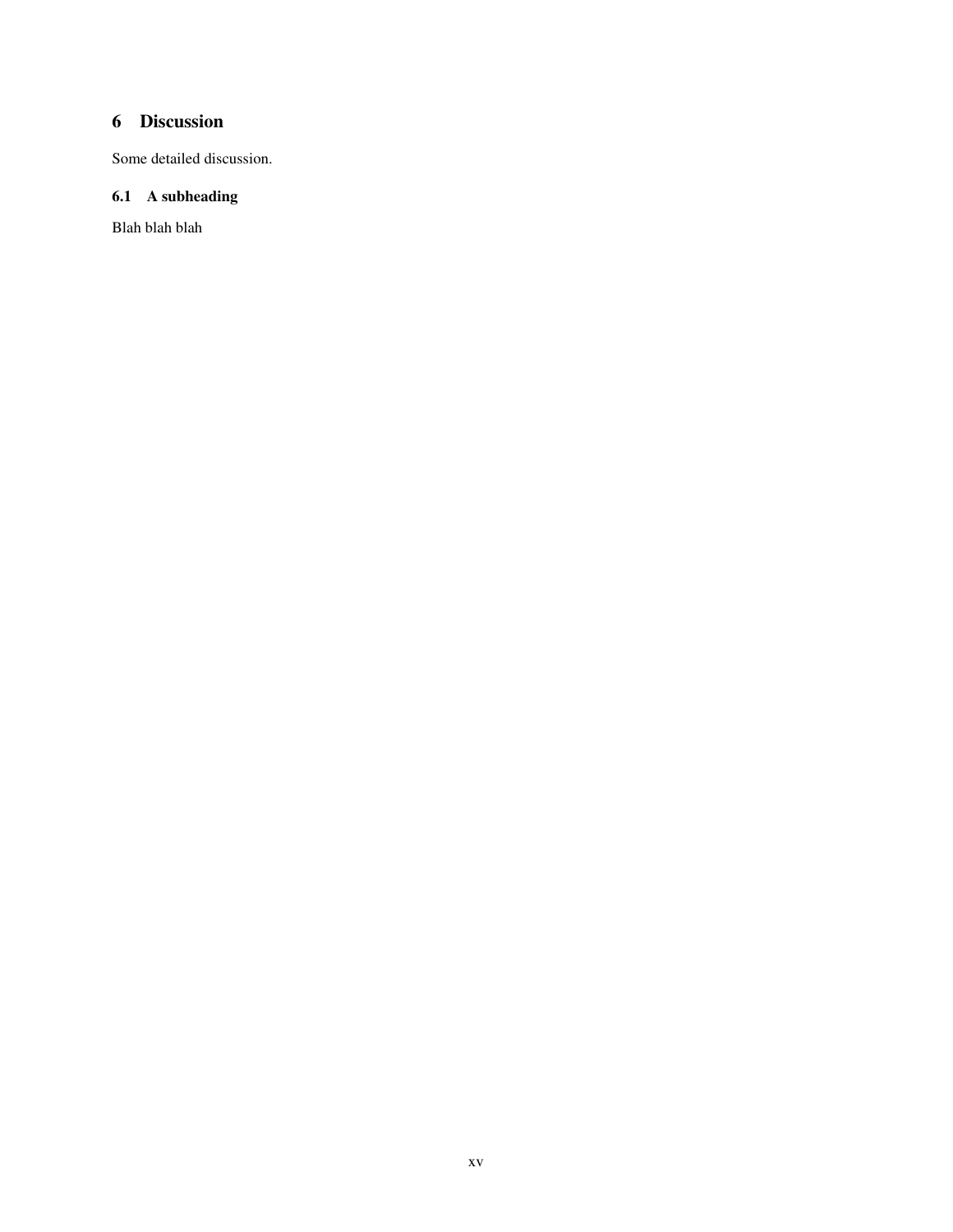# <span id="page-18-0"></span>7 Conclusion

This section would contain the conclusions drawn from the entire body of work.

## <span id="page-18-1"></span>7.1 A subheading

Lorem ipsum dolor sit amet, consectetuer adipiscing elit. Ut purus elit, vestibulum ut, placerat ac, adipiscing vitae, felis. Curabitur dictum gravida mauris. Nam arcu libero, nonummy eget, consectetuer id, vulputate a, magna. Donec vehicula augue eu neque. Pellentesque habitant morbi tristique senectus et netus et malesuada fames ac turpis egestas. Mauris ut leo. Cras viverra metus rhoncus sem. Nulla et lectus vestibulum urna fringilla ultrices. Phasellus eu tellus sit amet tortor gravida placerat. Integer sapien est, iaculis in, pretium quis, viverra ac, nunc. Praesent eget sem vel leo ultrices bibendum. Aenean faucibus. Morbi dolor nulla, malesuada eu, pulvinar at, mollis ac, nulla. Curabitur auctor semper nulla. Donec varius orci eget risus. Duis nibh mi, congue eu, accumsan eleifend, sagittis quis, diam. Duis eget orci sit amet orci dignissim rutrum.

Nam dui ligula, fringilla a, euismod sodales, sollicitudin vel, wisi. Morbi auctor lorem non justo. Nam lacus libero, pretium at, lobortis vitae, ultricies et, tellus. Donec aliquet, tortor sed accumsan bibendum, erat ligula aliquet magna, vitae ornare odio metus a mi. Morbi ac orci et nisl hendrerit mollis. Suspendisse ut massa. Cras nec ante. Pellentesque a nulla. Cum sociis natoque penatibus et magnis dis parturient montes, nascetur ridiculus mus. Aliquam tincidunt urna. Nulla ullamcorper vestibulum turpis. Pellentesque cursus luctus mauris.

Nulla malesuada porttitor diam. Donec felis erat, congue non, volutpat at, tincidunt tristique, libero. Vivamus viverra fermentum felis. Donec nonummy pellentesque ante. Phasellus adipiscing semper elit. Proin fermentum massa ac quam. Sed diam turpis, molestie vitae, placerat a, molestie nec, leo. Maecenas lacinia. Nam ipsum ligula, eleifend at, accumsan nec, suscipit a, ipsum. Morbi blandit ligula feugiat magna. Nunc eleifend consequat lorem. Sed lacinia nulla vitae enim. Pellentesque tincidunt purus vel magna. Integer non enim. Praesent euismod nunc eu purus. Donec bibendum quam in tellus. Nullam cursus pulvinar lectus. Donec et mi. Nam vulputate metus eu enim. Vestibulum pellentesque felis eu massa.

Quisque ullamcorper placerat ipsum. Cras nibh. Morbi vel justo vitae lacus tincidunt ultrices. Lorem ipsum dolor sit amet, consectetuer adipiscing elit. In hac habitasse platea dictumst. Integer tempus convallis augue. Etiam facilisis. Nunc elementum fermentum wisi. Aenean placerat. Ut imperdiet, enim sed gravida sollicitudin, felis odio placerat quam, ac pulvinar elit purus eget enim. Nunc vitae tortor. Proin tempus nibh sit amet nisl. Vivamus quis tortor vitae risus porta vehicula.

Fusce mauris. Vestibulum luctus nibh at lectus. Sed bibendum, nulla a faucibus semper, leo velit ultricies tellus, ac venenatis arcu wisi vel nisl. Vestibulum diam. Aliquam pellentesque, augue quis sagittis posuere, turpis lacus congue quam, in hendrerit risus eros eget felis. Maecenas eget erat in sapien mattis porttitor. Vestibulum porttitor. Nulla facilisi. Sed a turpis eu lacus commodo facilisis. Morbi fringilla, wisi in dignissim interdum, justo lectus sagittis dui, et vehicula libero dui cursus dui. Mauris tempor ligula sed lacus. Duis cursus enim ut augue. Cras ac magna. Cras nulla. Nulla egestas. Curabitur a leo. Quisque egestas wisi eget nunc. Nam feugiat lacus vel est. Curabitur consectetuer.

Suspendisse vel felis. Ut lorem lorem, interdum eu, tincidunt sit amet, laoreet vitae, arcu. Aenean faucibus pede eu ante. Praesent enim elit, rutrum at, molestie non, nonummy vel, nisl. Ut lectus eros, malesuada sit amet, fermentum eu, sodales cursus, magna. Donec eu purus. Quisque vehicula, urna sed ultricies auctor, pede lorem egestas dui, et convallis elit erat sed nulla. Donec luctus. Curabitur et nunc. Aliquam dolor odio, commodo pretium, ultricies non, pharetra in, velit. Integer arcu est, nonummy in, fermentum faucibus, egestas vel, odio.

Sed commodo posuere pede. Mauris ut est. Ut quis purus. Sed ac odio. Sed vehicula hendrerit sem. Duis non odio. Morbi ut dui. Sed accumsan risus eget odio. In hac habitasse platea dictumst. Pellentesque non elit. Fusce sed justo eu urna porta tincidunt. Mauris felis odio, sollicitudin sed, volutpat a, ornare ac, erat. Morbi quis dolor. Donec pellentesque, erat ac sagittis semper, nunc dui lobortis purus, quis congue purus metus ultricies tellus. Proin et quam. Class aptent taciti sociosqu ad litora torquent per conubia nostra, per inceptos hymenaeos. Praesent sapien turpis, fermentum vel, eleifend faucibus, vehicula eu, lacus.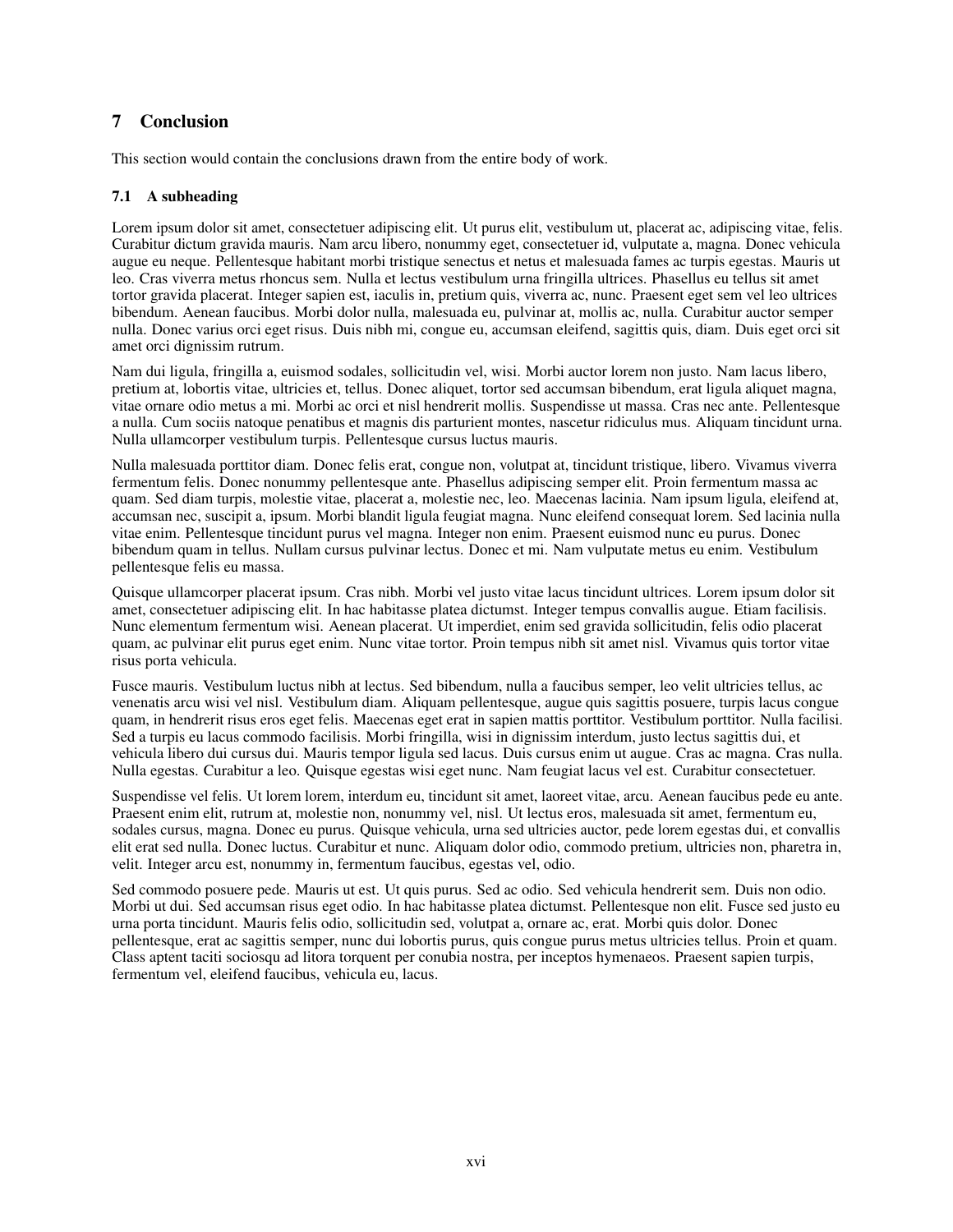# <span id="page-19-0"></span>8 References

<span id="page-19-1"></span>[Cor21] B. A. Cordier. Ohsu latex dissertation template, 2021. Available on Overleaf.